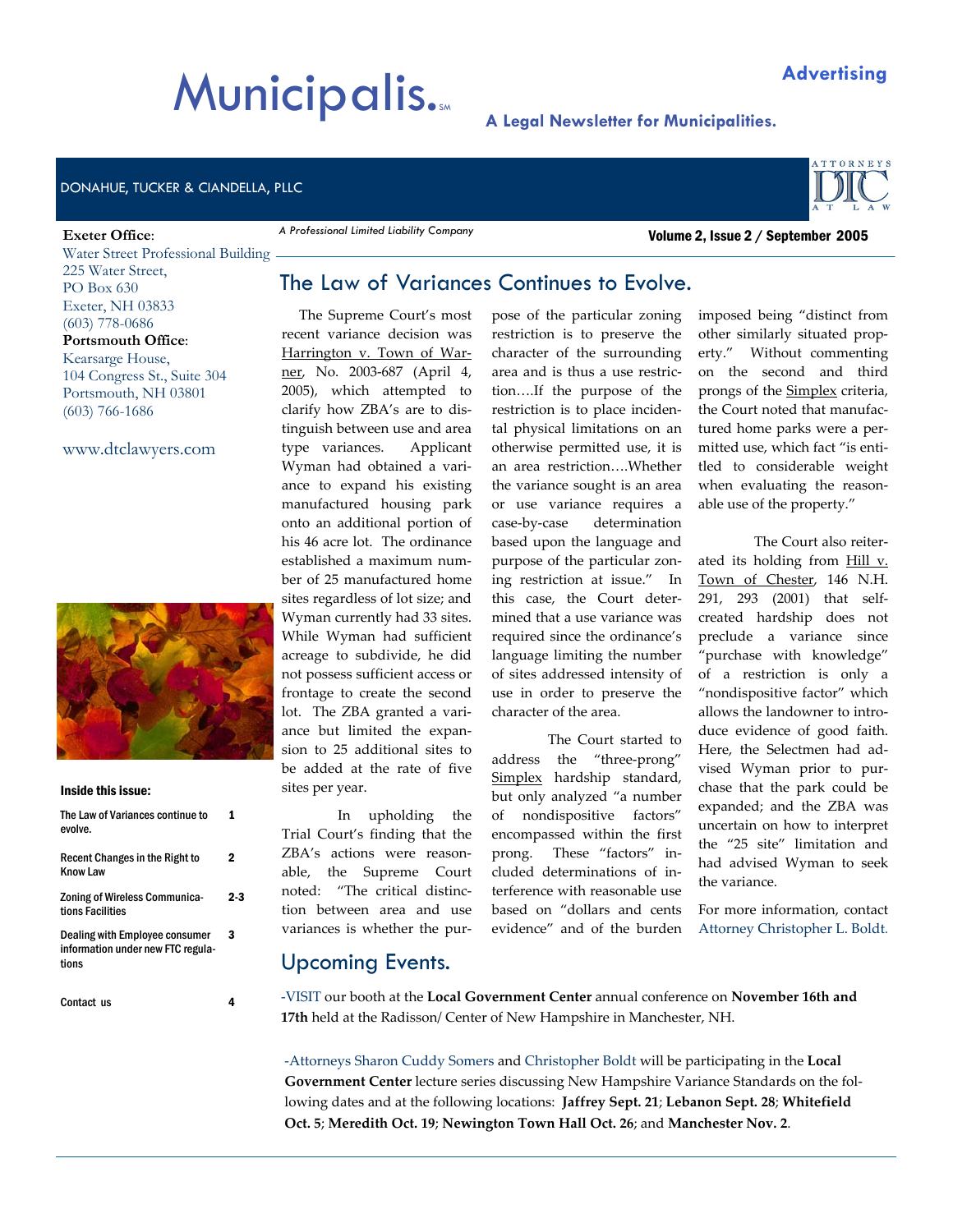## Recent Changes in the Right to Know Law.



 When the Right to Know Law was created by the New Hampshire Legislature in 1977, the purpose of the legislation was to "... ensure the greatest possible public access to the actions, discussions and records of all public bodies ..." in order to further the objectives of a democratic society.

 Subsequent to the passage of the statute, the use of computers and electronic mail (e-mail) changed the way municipalities do business and made proper implementation of the Right to Know Law more complex. In 2001, the New Hampshire Supreme Court first squarely addressed the need to rework the Right to Know Law in the wake of technological change and strongly encouraged the Legislature to do so. The New Hampshire Legislature formed the Right to Know Study Commission in 2003

and focused on the following key points: 1)Disclosure of email and other similar forms of communication; 2)The requirements of governing bodies to store electronic and computer documents, and to allow access to such data, and recovering costs for retrieving such data; 3)Whether govern-



mental websites can be used to post public records; 4)The status of proprietary data. See N.H. Laws 2003, 287:1 (House Bill 606). The work of the Commission is embodied in a report dated October 29, 2004 and in the provisions of HB 626, which, as of this writing, remains in Committee at the New Hampshire House of

Representatives.

 Towns and cities should monitor developments with this important piece of legislation. The bill clarifies and defines many important terms such as "public body" and "government records," and begins the process of recognizing what constitutes a "meeting" in this era of instant communication, and it addresses how to effectively notify members of the public of communication among and between members of public bodies. Finally, it clarifies that electronic forms of public records must be kept for the same period of time as paper counterparts, and clarifies how electronic forms of communication may be accessed by the public

For further assistance please contact Attorney Sharon Cuddy Somers.

#### Zoning of Wireless Communications Facilities.



Municipalities should proactively regulate the placement of personal wireless service facilities. This is true even if your municipality has a wireless zoning ordinance on the books now. The law is that denials of applications to close substantial coverage gaps may constitute effective prohibition in violation of federal law. That, plus the changing deployment strategies of wireless providers, means that existing zoning should be reviewed, tested and recalibrated every three to five years. This is an area where a static approach to zoning exposes the municipal-

ity to significant legal risk.

 Once the municipality establishes where these facilities can be sited, the municipality should establish a hierarchy of siting values so that the siting most favored by the municipality is the easiest siting for the wireless applicant to obtain. Conversely, the siting which is least desirable from the municipality's point of view should be the most difficult siting for the wireless applicant to obtain.

 One way to understand this principle is to picture the siting preferences in the ordinance in the form of pyramid. The right side of the pyramid is the specific siting permitted by the ordinance. On the left side of the pyramid is the process which attaches to that specific siting alternative. The intensity and level of process is defined by the horizontal distance across the pyramid. For example, at the tip of the pyramid, the most favored siting alternative is stated (i.e., use of the public rights of way, with a distributed antenna system ("DAS") or siting on an existing facility or structure). That alternative would require relatively minimal process, perhaps a building permit which is reviewed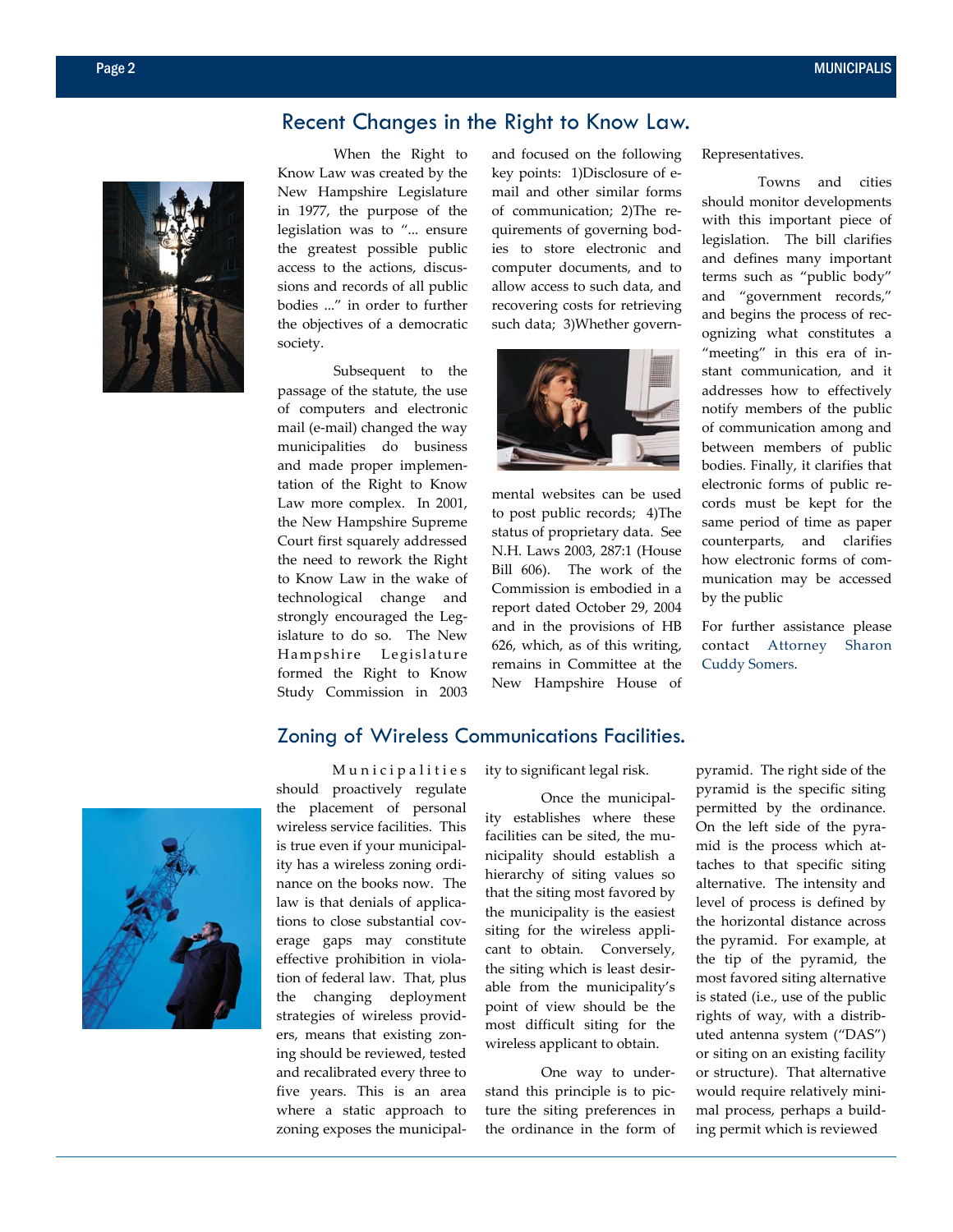#### Zoning of Wireless Facilities Cont.

by the director of planning. As you move down toward the base of the pyramid, progressively less favored siting alternatives are established and working across the pyramid progressively greater process attaches. The least favored siting alternative, at the base of the pyramid, requires the most process, represented by the distance across the base of the pyramid.

opments merit notice. Nationally, the United States



Two judicial devel-

Supreme Court, held that the

remedies provided in the Telecommunications Act for violation of the facilities siting standards precluded obtaining relief under 42 U.S.C. §1983. This means that municipalities are not subject to the damages and attorneys fees claims which could arise based on 42 U.S.C. §1983. In a First Circuit Court of Appeals case, the Court held that there can be effective prohibition even where service exists but where there is a gap in coverage. The holding of the First Circuit rejected a decision of U.S. District Judge Barbadoro that there could be no effective prohibition so long as any carrier provides service within an area.

For further assistance, contact Attorney Robert D. Ciandella.

#### New Rule issued by FTC Requires Reasonable Measures in disposing of Employee Consumer Information.

 The Federal Trade Commission (FTC) has imple-



mented new rules requiring employers obtaining consumer reports to "take reasonable measures to protect against unauthorized access to or use of the information in connection with its disposal". The intent behind this new rule, which was promulgated by the FTC pursuant to the Fair and Accurate Credit Transaction Act (FACT Act), is to reduce the risk of consumer fraud and related harms, including identity theft. This new rule went into effect on June 1, 2005.

 The consumer information that is covered by this rule includes any reported information provided to an employer by a third party consumer reporting agency, which conducts a background check for purposes related to current, former or prospective employees, and any compilation of such information. Such information may be in paper or electronic form.

 The rule creates a "reasonable measures" standard in protecting against unauthorized access to or use of consumer information in connection with its disposal. The rule does not require that an employer destroy records. Rather, if records are destroyed or purged, the rule requires that the employer take such "reasonable measures".

 The FACT Act does not define "reasonable measures", however the rule contains several examples of disposal methods that would satisfy the requirement. These



include: 1) Establishing and complying with policies to burn, pulverize or shred consumer report information so that the information cannot be read or reconstructed; 2) Destruction or erasure of electronic files or media containing consumer report information so that the information cannot be reconstructed; or 3) Conducting due diligence before hiring a contractor to dispose of material identified as consumer information consistent with the rule. Such due diligence would include checking references, making sure the contractor is certified by a recognized trade association, and conducting an independent review of the entity's disposal security policies and practices.

 This rule applies to physical discarding of consumer information as well as data stored on a computer that is to be donated or transferred to another party. Employers found in violation can be subject to damages and a claimant's attorney fees. Employers should carefully review their record retention and destruction policy and ensure a written policy is in place that is followed and complies with applicable law.

For further assistance, contact Attorney Douglas M. Mansfield.